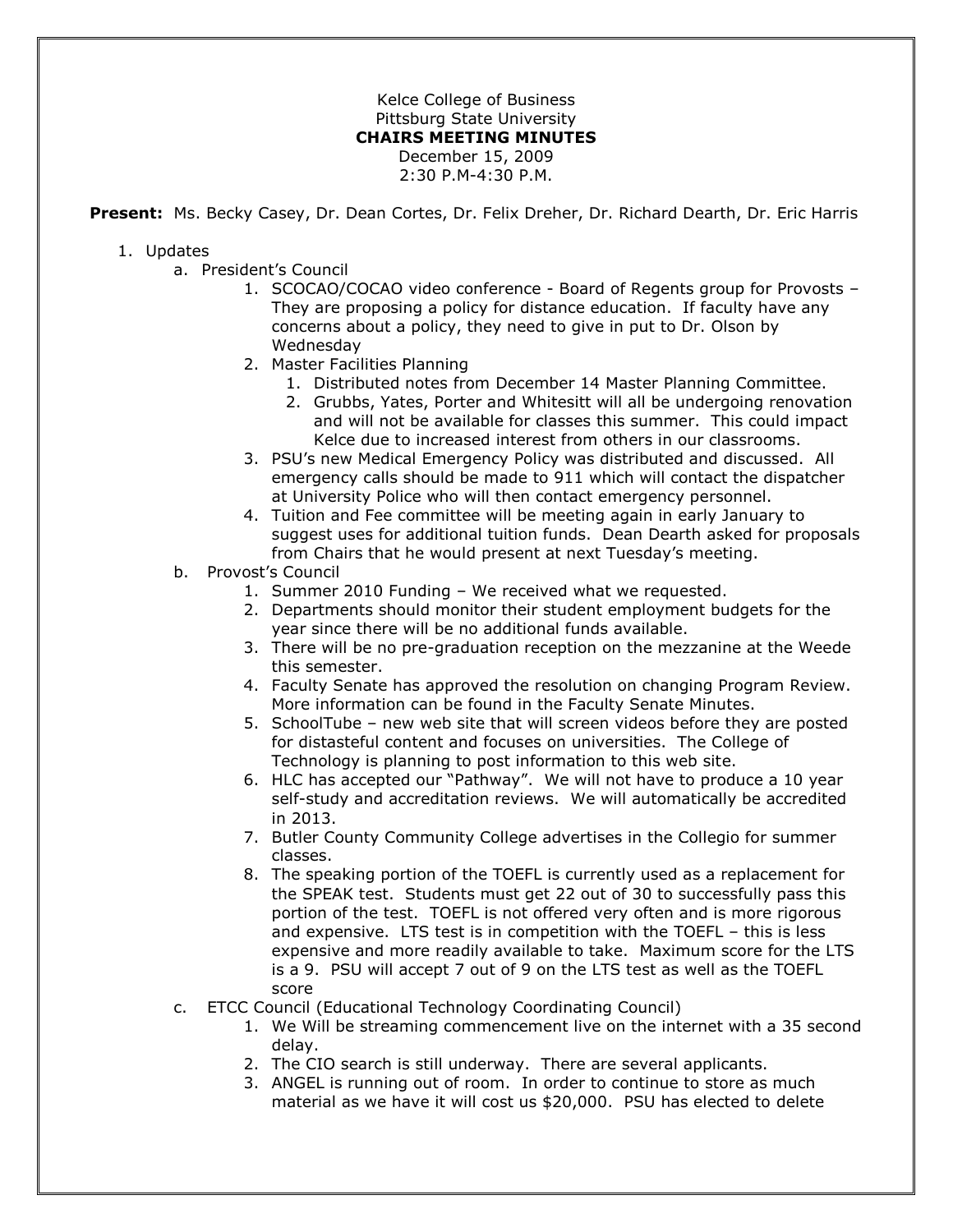information from SU 08 and before rather than spending funds for additional storage space. Old info can be archived.

- 4. Oracle accounts have been evaluated. If faculty are still interested in using this there are still several copies available.
- 5. State of Kansas Security Policies changing passwords. This policy is being worked on again with the assistance of Dr. Jim Harris.
- 6. The Gorilla Geeks web page has instructions and information on how to set up a smart phone that will coordinate with our internet, e-mail and oracle calendar.
- 7. IMAP has been developed for PSU. Has unlimited storage and many capabilities.
- 2. Departmental concerns none
- 3. Discussion:
	- a. LiveText Update
		- 1. Brenda Frieden and Dean Dearth had a conference call with LiveText on Monday. Our assessment plan needs to be modified to decide what information will be assessed for the spring. Susan Dellasega and Brenda Frieden will probably attend a LiveText training session in January in Chicago. LiveText staff will come to PSU later to train faculty and students. We will start using the actual assessment in March.
	- b. Math 153/Legislation
		- 1. Vote of the faculty on 12/11/09 will not be part of the process in determining the removal of MATH 153 from the COB curriculum.
		- 2. Discussion followed on what the most logical and best way to solve the problem. We need to move forward with a responsible approach to this issue.
			- 1. There was a lengthy discussion on whether the course should stay or go. Discussion points/options:
				- a. How to remove it as a prerequisite, how to remove it as a college general education requirement, or to remove it from a specific program were outlined.
				- b. The following options were considered:
					- i. Removing MATH 153 from the curriculum and then addressing the other quantitative courses – whether to combine MGMKT 477 and MGMKT 626, or keep them as separate courses. MATH 153 topics could be covered in MGMKT 477 and MGMKT 626.
					- ii. Add a Business Math course or something similar to the COB curriculum. There would be some issues with staffing.
					- iii. New Production/Quantitative professor would be required to integrate what was formerly taught in MATH 153 into their courses. This person should be AQ.
			- 2. Consensus was to start the process to eliminate MATH 153 as a prerequisite, a general education requirement for the BBA degree, and remove it as a general education requirement from each specific major. Any material from MATH 153 would be taught in another quantitative course. The Dean should appoint an ad hoc committee to study additional curriculum items (quantitative requirements for the BBA degree) within six weeks after the Spring semester begins and to give a written response to the Dean. The committee to